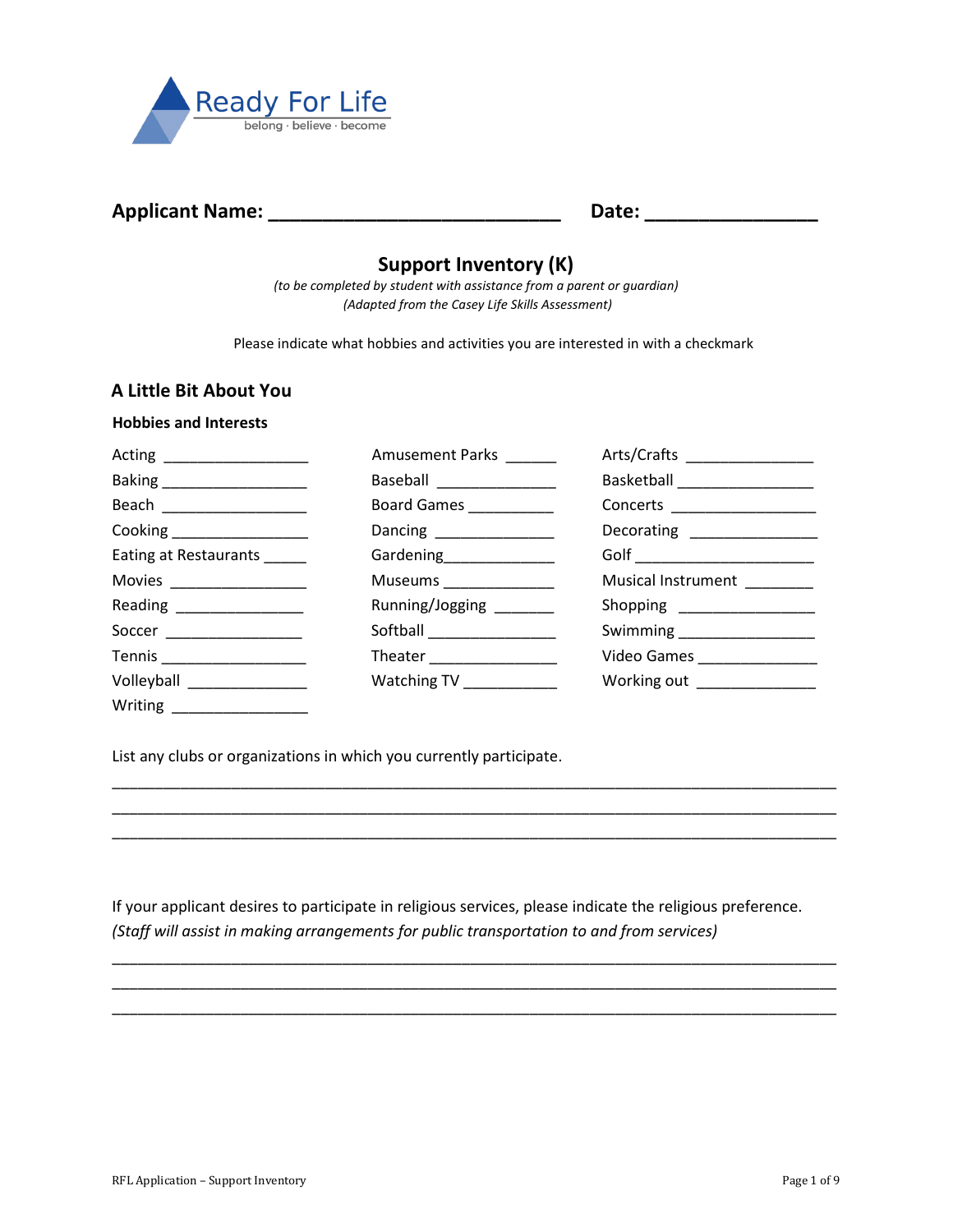

Please use the answer key to the right to answer the "skills" question on this page. If asked for examples, please include that information.

#### **Answer Key**

"Y" = Yes, I already do this " $N'$  = No, I cannot do this independently "S" = I can do with assistance

## **Transportation Skills**

| Can read a map                | Can use a city bus schedule      |
|-------------------------------|----------------------------------|
| Ride the city bus             | Ask others for directions        |
| Can cross the street          | Can cross street with crosswalk  |
| Can cross 2 lanes with light  | Can cross 2 lanes without light  |
| Can cross 4+ lanes with light | Can cross 4+ lanes without light |
| Can utilize a city taxi       | Can utilize a shuttle service    |
| Specifics/Comments:           |                                  |

## **Household Chore Skills**

| Dust                 | Use a dishwasher           |
|----------------------|----------------------------|
| Sweep                | Do Laundry                 |
| Vacuum               | <b>Iron</b>                |
| <b>Clean Mirrors</b> | Clean bathtubs             |
| Polish               | Clean toilets              |
| Wash dishes by hand  | Remove stains from carpets |

Please list any additional chores activities that you know how to do and/or require further assistance in learning.

\_\_\_\_\_\_\_\_\_\_\_\_\_\_\_\_\_\_\_\_\_\_\_\_\_\_\_\_\_\_\_\_\_\_\_\_\_\_\_\_\_\_\_\_\_\_\_\_\_\_\_\_\_\_\_\_\_\_\_\_\_\_\_\_\_\_\_\_\_\_\_\_\_\_\_\_\_\_\_\_\_\_\_\_\_ \_\_\_\_\_\_\_\_\_\_\_\_\_\_\_\_\_\_\_\_\_\_\_\_\_\_\_\_\_\_\_\_\_\_\_\_\_\_\_\_\_\_\_\_\_\_\_\_\_\_\_\_\_\_\_\_\_\_\_\_\_\_\_\_\_\_\_\_\_\_\_\_\_\_\_\_\_\_\_\_\_\_\_\_\_

## **Culinary Skills**

| Cut Vegetables    | Use a toaster    |
|-------------------|------------------|
| <b>Cut Fruits</b> | Use a Stove      |
| <b>Cut Meats</b>  | Use an Oven      |
| Use a Microwave   | Use a dishwasher |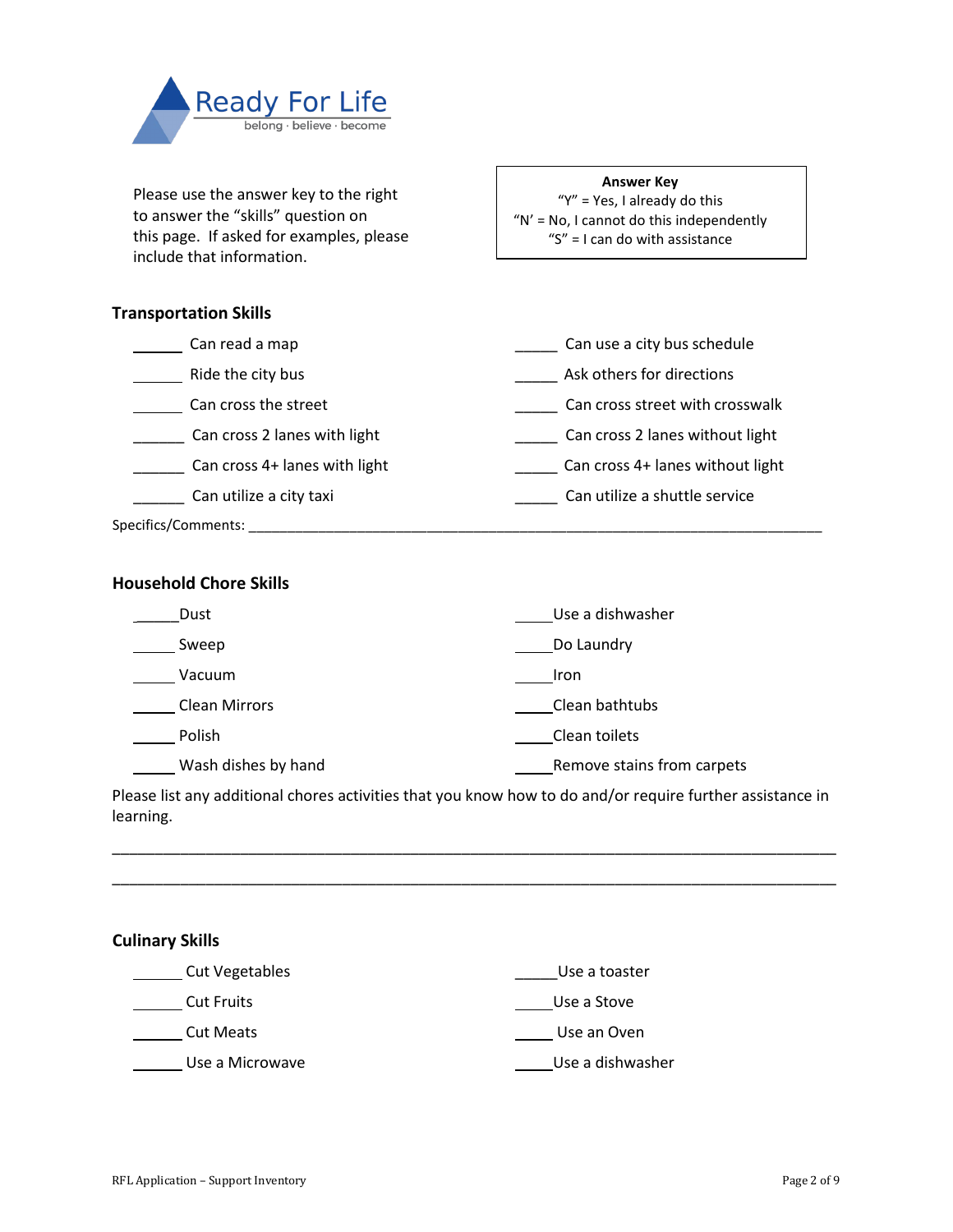

Please use the answer key to the right to answer the questions on the following pages. If asked for a more detailed response please include that information.

**Answer Key** "Y" = Yes, I already know/do this " $N'$  = No, I cannot do this independently "S" = I can do with assistance

## **Daily Living**

## **Respond to the following statements**

- 1. Do you know the risks of meeting someone in person that I met online?
- 2. Please list the social media accounts you use.\_\_\_\_\_\_\_\_\_\_\_\_\_\_\_\_\_\_\_\_\_\_\_\_\_\_\_\_\_\_\_\_\_\_\_\_\_\_\_\_\_\_\_
- 3. Would you post pictures or messages if you thought it would hurt someone's feelings?
- 4. If someone sent you a message online that made me feel bad or scared, what would you do?

\_\_\_\_\_\_\_\_\_\_\_\_\_\_\_\_\_\_\_\_\_\_\_\_\_\_\_\_\_\_\_\_\_\_\_\_\_\_\_\_\_\_\_\_\_\_\_\_\_\_\_\_\_\_\_\_\_\_\_\_\_\_\_\_\_\_\_\_\_\_\_\_\_\_\_\_\_\_\_\_

\_\_\_\_\_\_\_\_\_\_\_\_\_\_\_\_\_\_\_\_\_\_\_\_\_\_\_\_\_\_\_\_\_\_\_\_\_\_\_\_\_\_\_\_\_\_\_\_\_\_\_\_\_\_\_\_\_\_\_\_\_\_\_\_\_\_\_\_\_\_\_\_\_\_\_\_\_\_\_\_

\_\_\_\_\_\_\_\_\_\_\_\_\_\_\_\_\_\_\_\_\_\_\_\_\_\_\_\_\_\_\_\_\_\_\_\_\_\_\_\_\_\_\_\_\_\_\_\_\_\_\_\_\_\_\_\_\_\_\_\_\_\_\_\_\_\_\_\_\_\_\_\_\_\_\_\_\_\_\_\_

\_\_\_\_\_\_\_\_\_\_\_\_\_\_\_\_\_\_\_\_\_\_\_\_\_\_\_\_\_\_\_\_\_\_\_\_\_\_\_\_\_\_\_\_\_\_\_\_\_\_\_\_\_\_\_\_\_\_\_\_\_\_\_\_\_\_\_\_\_\_\_\_\_\_\_\_\_\_\_\_

\_\_\_\_\_\_\_\_\_\_\_\_\_\_\_\_\_\_\_\_\_\_\_\_\_\_\_\_\_\_\_\_\_\_\_\_\_\_\_\_\_\_\_\_\_\_\_\_\_\_\_\_\_\_\_\_\_\_\_\_\_\_\_\_\_\_\_\_\_\_\_\_\_\_\_\_\_\_\_\_

\_\_\_\_\_\_\_\_\_\_\_\_\_\_\_\_\_\_\_\_\_\_\_\_\_\_\_\_\_\_\_\_\_\_\_\_\_\_\_\_\_\_\_\_\_\_\_\_\_\_\_\_\_\_\_\_\_\_\_\_\_\_\_\_\_\_\_\_\_\_\_\_\_\_\_\_\_\_\_\_

\_\_\_\_\_\_\_\_\_\_\_\_\_\_\_\_\_\_\_\_\_\_\_\_\_\_\_\_\_\_\_\_\_\_\_\_\_\_\_\_\_\_\_\_\_\_\_\_\_\_\_\_\_\_\_\_\_\_\_\_\_\_\_\_\_\_\_\_\_\_\_\_\_\_\_\_\_\_\_\_

\_\_\_\_\_\_\_\_\_\_\_\_\_\_\_\_\_\_\_\_\_\_\_\_\_\_\_\_\_\_\_\_\_\_\_\_\_\_\_\_\_\_\_\_\_\_\_\_\_\_\_\_\_\_\_\_\_\_\_\_\_\_\_\_\_\_\_\_\_\_\_\_\_\_\_\_\_\_\_\_

\_\_\_\_\_\_\_\_\_\_\_\_\_\_\_\_\_\_\_\_\_\_\_\_\_\_\_\_\_\_\_\_\_\_\_\_\_\_\_\_\_\_\_\_\_\_\_\_\_\_\_\_\_\_\_\_\_\_\_\_\_\_\_\_\_\_\_\_\_\_\_\_\_\_\_\_\_\_\_\_

\_\_\_\_\_\_\_\_\_\_\_\_\_\_\_\_\_\_\_\_\_\_\_\_\_\_\_\_\_\_\_\_\_\_\_\_\_\_\_\_\_\_\_\_\_\_\_\_\_\_\_\_\_\_\_\_\_\_\_\_\_\_\_\_\_\_\_\_\_\_\_\_\_\_\_\_\_\_\_\_

- 5. Who is an adult, other than a CLS worker, who would take your call in the middle of the night if you had an emergency? The same state of the same state of the same state of the same state of the same state o
- 6. How do you prepare before you go to the grocery store to shop for food?
- 7. At the store do you compare prices and try to make a wise choice?
- 8. Do you follow a recipe when you cook? If yes, list three examples of recipes you use?
- 9. Do you use the oven to bake? Give examples.
- 10. Do you use the stove top to cook? List the items you cook on the stove top.
- 11. Do you use the microwave to warm something? List items you warm in the microwave.
- 12. What cold meals are you able to prepare? \_\_\_\_\_\_\_\_\_\_\_\_\_\_\_\_\_\_\_\_\_\_\_\_\_\_\_\_\_\_\_\_\_\_\_
- 13. What types of breakfast meals do you usually eat, and can you prepare these yourself?
- 14. What types of lunch and dinner meals do you usually eat?
- 15. What type of lunch meals are you able to prepare by yourself without assistance?
- 16. Have you ever made meals from the following semi-prepared meal boxes: Hamburger Helper, Campbell's, etc. If yes, how did it turn out? \_\_\_\_\_\_\_\_\_\_\_\_\_\_\_\_\_\_\_\_\_\_\_\_\_\_\_\_\_\_\_\_\_\_\_
- 17. What type of meals would you like to learn to cook?
- 18. What are your favorite types of meals and foods? \_\_\_\_\_\_\_\_\_\_\_\_\_\_\_\_\_\_\_\_\_\_\_\_\_\_\_\_\_\_\_\_\_\_\_\_\_\_\_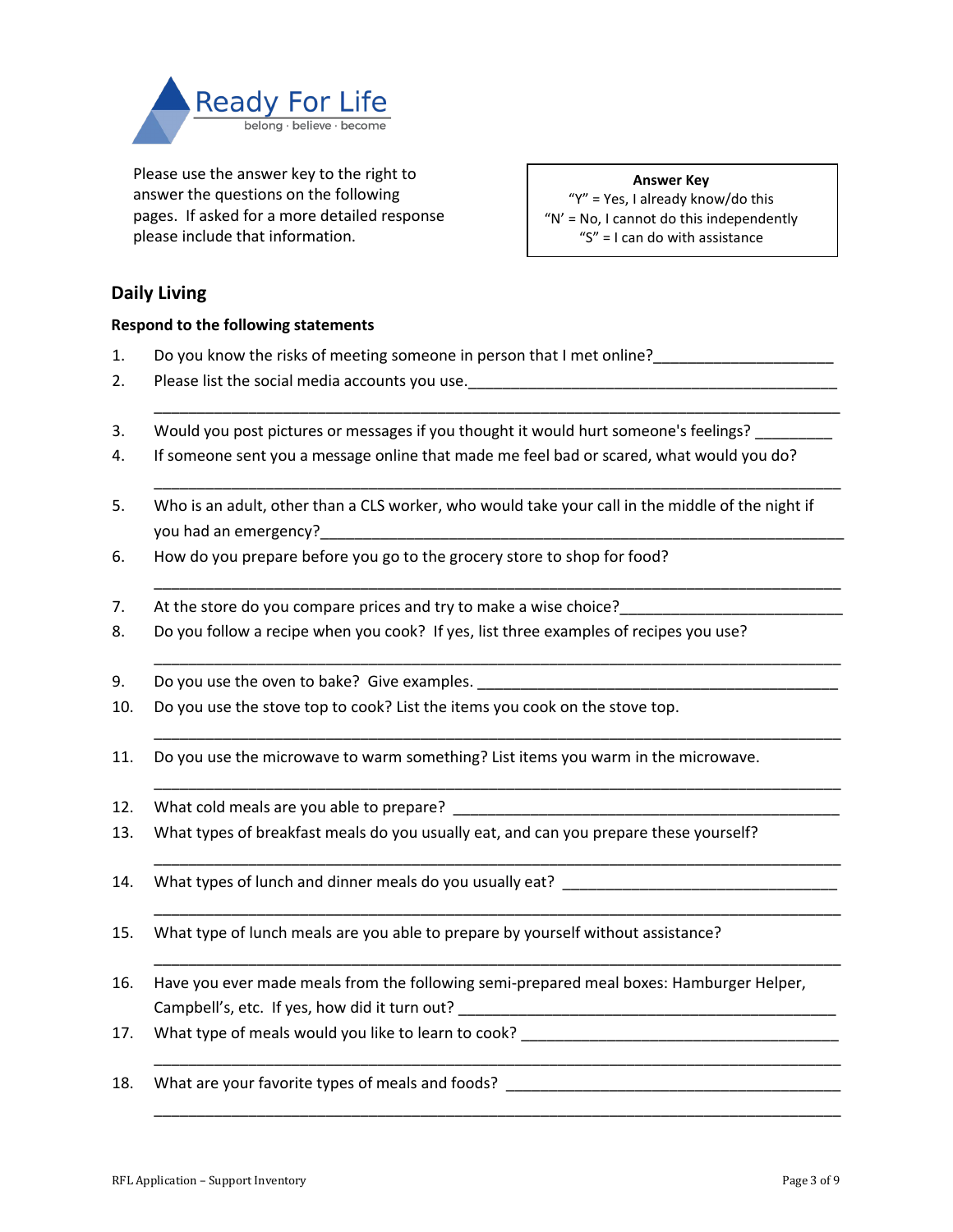

- 19. What are your favorite types of restaurants? (ex. Italian, Mexican, etc.)
- 20. Do you ever eat frozen foods? If so, which ones? (ex. Len Cuisines, Hot Pockets, etc.)
- 21. What foods do you not like?
- 22. Do you eat a healthy balance between fruits, vegetables, meats and dairy products?
- 23. Are you currently on and/or follow a diet, special diet (due to allergies/illnesses), religious preference, nutritional goals, etc.? Please explain. \_\_\_\_\_\_\_\_\_\_\_\_\_\_\_\_\_\_\_\_\_\_\_\_\_\_\_\_\_\_\_\_\_\_\_\_\_\_
- 24. Do you think about what you eat and how it impacts your health?
- 25. Do you understand how to read food product labels to see how much fat, sugar, salt, and calories the food has?

\_\_\_\_\_\_\_\_\_\_\_\_\_\_\_\_\_\_\_\_\_\_\_\_\_\_\_\_\_\_\_\_\_\_\_\_\_\_\_\_\_\_\_\_\_\_\_\_\_\_\_\_\_\_\_\_\_\_\_\_\_\_\_\_\_\_\_\_\_\_\_\_\_\_\_\_\_\_\_\_

\_\_\_\_\_\_\_\_\_\_\_\_\_\_\_\_\_\_\_\_\_\_\_\_\_\_\_\_\_\_\_\_\_\_\_\_\_\_\_\_\_\_\_\_\_\_\_\_\_\_\_\_\_\_\_\_\_\_\_\_\_\_\_\_\_\_\_\_\_\_\_\_\_\_\_\_\_\_\_

\_\_\_\_\_\_\_\_\_\_\_\_\_\_\_\_\_\_\_\_\_\_\_\_\_\_\_\_\_\_\_\_\_\_\_\_\_\_\_\_\_\_\_\_\_\_\_\_\_\_\_\_\_\_\_\_\_\_\_\_\_\_\_\_\_\_\_\_\_\_\_\_\_\_\_\_\_\_\_

- 26. Do you know how to do your own laundry?\_\_\_\_\_\_\_\_\_\_\_\_\_\_\_\_\_\_\_\_\_\_\_\_\_\_\_\_\_\_\_\_\_\_\_\_\_\_\_\_\_\_\_\_\_
- 27. Do you keep your living space clean?\_\_\_\_\_\_\_\_\_\_\_\_\_\_\_\_\_\_\_\_\_\_\_\_\_\_\_\_\_\_\_\_\_\_\_\_\_\_\_\_\_\_\_\_\_\_\_\_\_\_
- 28. Do you help with cleaning the house? \_\_\_\_\_\_\_\_\_\_\_\_\_\_\_\_\_\_\_\_\_\_\_\_\_\_\_\_\_\_\_\_\_\_\_\_\_\_\_\_\_\_\_\_\_\_\_\_\_
- 29. Do you load / unload the dishwasher?
- 30. Do you know the products to use when cleaning the bathroom and kitchen?
- 31. Have you ever used a fire extinguisher?\_\_\_\_\_\_\_\_\_\_\_\_\_\_\_\_\_\_\_\_\_\_\_\_\_\_\_\_\_\_\_\_\_\_\_\_\_\_\_\_\_\_\_\_\_\_\_\_
- 32. Do you know how to use a fire extinguisher?

## **Self-Care**

#### **Respond to the following statements**

1. Do you know how to take care of your own minor injuries and illnesses? Please list examples.

- 2. Do you know how to get medical and dental care when you need it? \_\_\_\_\_\_\_\_\_\_\_\_\_
- 3. Do you make your own medical and dental appointments?
- 4. Do you know when you should go to the emergency room instead of the doctor's office?
- 5. Do you know your family medical history?
- 6. Who is a trusted adult who would visit you if you were in the hospital?
- 7. Who is an adult you trust who would be legally allowed to make medical decisions for you and advocate for you if you were unable to speak for yourself?
- 8. Do you know how to get the benefits you are eligible for, such as Social Security, Medicaid, Community Mental Health, and Job Coaching?
- 9. How would you get yourself away from a harmful situation?
- 10. Where do you go when you feel unsafe? \_\_\_\_\_\_\_\_\_\_\_\_\_\_\_\_\_\_\_\_\_\_\_\_\_\_\_\_\_\_\_\_\_\_\_\_\_\_\_\_\_\_\_\_\_\_\_
- 11. Do you know how to turn down a sexual advance?
- 12. Do you know ways to protect yourself from sexually transmitted illness (STIs)?
- 13. Do you know how to prevent getting pregnant or getting someone else pregnant?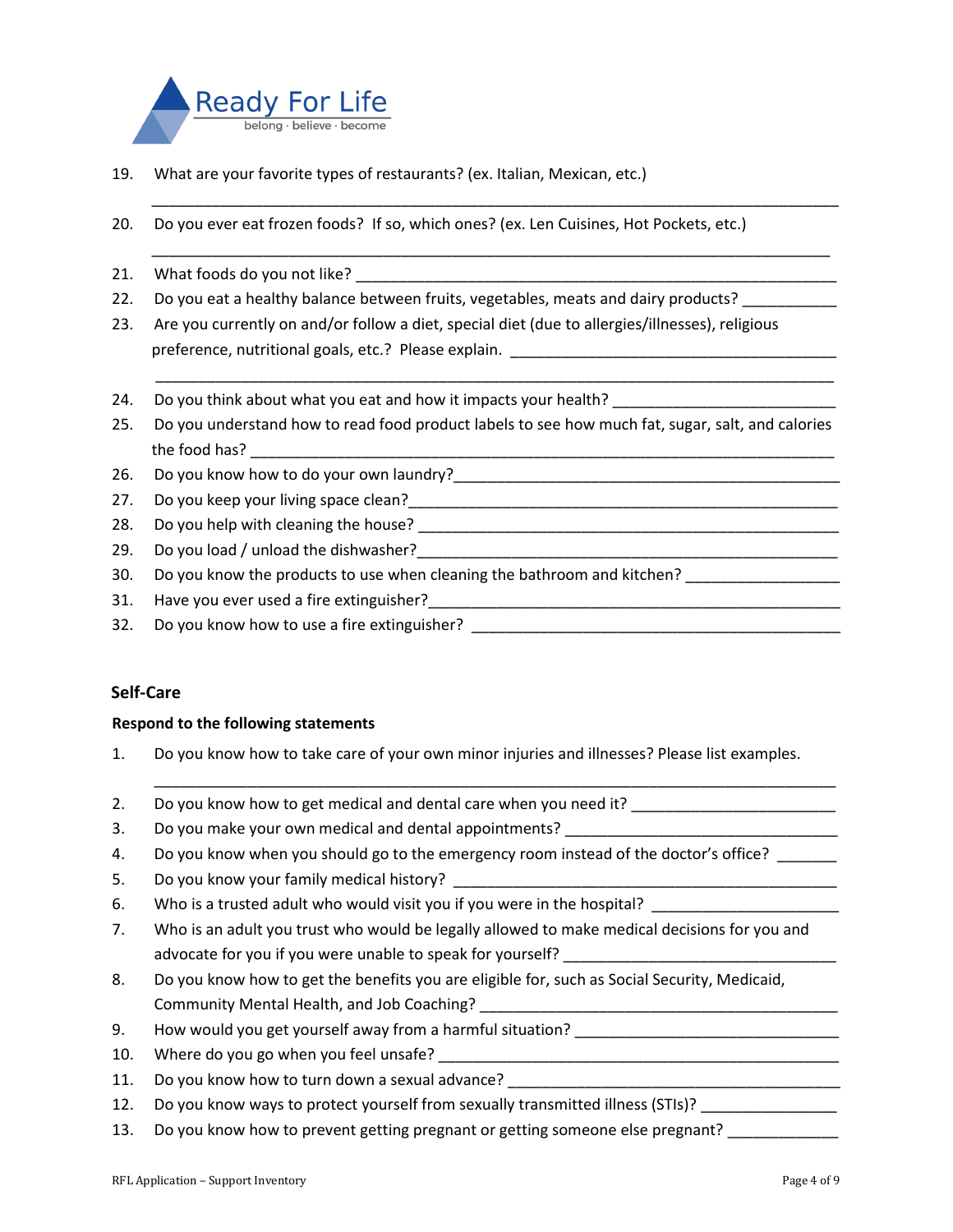

- 14. Where could you go to get information on sex or pregnancy? \_\_\_\_\_\_\_\_\_\_\_\_\_\_\_\_\_
- 15. Please describe your full daily hygiene route and procedures (also list the level of assistance needed for example, prompting, modeling or picture schedule). Please indicate when you prefer to take showers (am or pm)

\_\_\_\_\_\_\_\_\_\_\_\_\_\_\_\_\_\_\_\_\_\_\_\_\_\_\_\_\_\_\_\_\_\_\_\_\_\_\_\_\_\_\_\_\_\_\_\_\_\_\_\_\_\_\_\_\_\_\_\_\_\_\_\_\_\_\_\_\_\_\_\_\_\_\_\_\_\_\_\_ \_\_\_\_\_\_\_\_\_\_\_\_\_\_\_\_\_\_\_\_\_\_\_\_\_\_\_\_\_\_\_\_\_\_\_\_\_\_\_\_\_\_\_\_\_\_\_\_\_\_\_\_\_\_\_\_\_\_\_\_\_\_\_\_\_\_\_\_\_\_\_\_\_\_\_\_\_\_\_\_ \_\_\_\_\_\_\_\_\_\_\_\_\_\_\_\_\_\_\_\_\_\_\_\_\_\_\_\_\_\_\_\_\_\_\_\_\_\_\_\_\_\_\_\_\_\_\_\_\_\_\_\_\_\_\_\_\_\_\_\_\_\_\_\_\_\_\_\_\_\_\_\_\_\_\_\_\_\_\_\_

16. What time do you generally go to sleep at night? \_\_\_\_\_\_\_\_\_\_\_\_\_\_\_\_\_\_\_\_\_\_\_\_\_\_\_\_

## **Stamina and Endurance**

### **Please check the item that describes you the best**

| 1. | Strength - Lifting and Carrying:                                                                                              |  |  |
|----|-------------------------------------------------------------------------------------------------------------------------------|--|--|
|    | Poor $($ <10 lbs.) $\qquad$ Fair $(10-20 \text{ lbs.})$ $\qquad$ Average $(30-40 \text{ lbs.})$ $\qquad$ Strong $($ >50 lbs.) |  |  |
|    |                                                                                                                               |  |  |
| 2. | Endurance in completing tasks: (without breaks):                                                                              |  |  |
|    | ____ Works < 2 hours ____ Works 2-3 hours ____ Works 3-4 hours                                                                |  |  |
|    |                                                                                                                               |  |  |
| 3. | Orienting:                                                                                                                    |  |  |
|    | _____ Small room ________ One room ________ Several rooms                                                                     |  |  |
|    | ____ Building Wide _____ Building & Grounds                                                                                   |  |  |
|    |                                                                                                                               |  |  |
| 4. | Physical Mobility (Please check all that apply):                                                                              |  |  |
|    | ____ Sit/stand ___ Fair ambulation ____ Difficulty with stairs/minor obstacles ____ Full mobility                             |  |  |
|    |                                                                                                                               |  |  |
| 5. | <b>Gross Motor Ability:</b>                                                                                                   |  |  |
|    | ______ Fair _________ Minimal<br><b>Example 1</b>                                                                             |  |  |
|    |                                                                                                                               |  |  |
| 6. | Fine Motor Ability:                                                                                                           |  |  |
|    | _____ Fair _________ Minimal<br>$\rule{1em}{0.15mm}$ Full                                                                     |  |  |
|    |                                                                                                                               |  |  |
| 7. | Independent Work Rate (no prompts):                                                                                           |  |  |
|    | _____ Slow pace ______ Steady/average _____ Above average/fast pace ____ Continual fast pace                                  |  |  |
|    |                                                                                                                               |  |  |
| 8. | Attention to task/perseverance:                                                                                               |  |  |
|    | Frequent prompts with high supervision Frequent prompts with low supervision                                                  |  |  |
|    | Some prompt with high supervision _____ Some prompts with low supervision ______ No                                           |  |  |
|    | prompts                                                                                                                       |  |  |
|    | Comments: ____________                                                                                                        |  |  |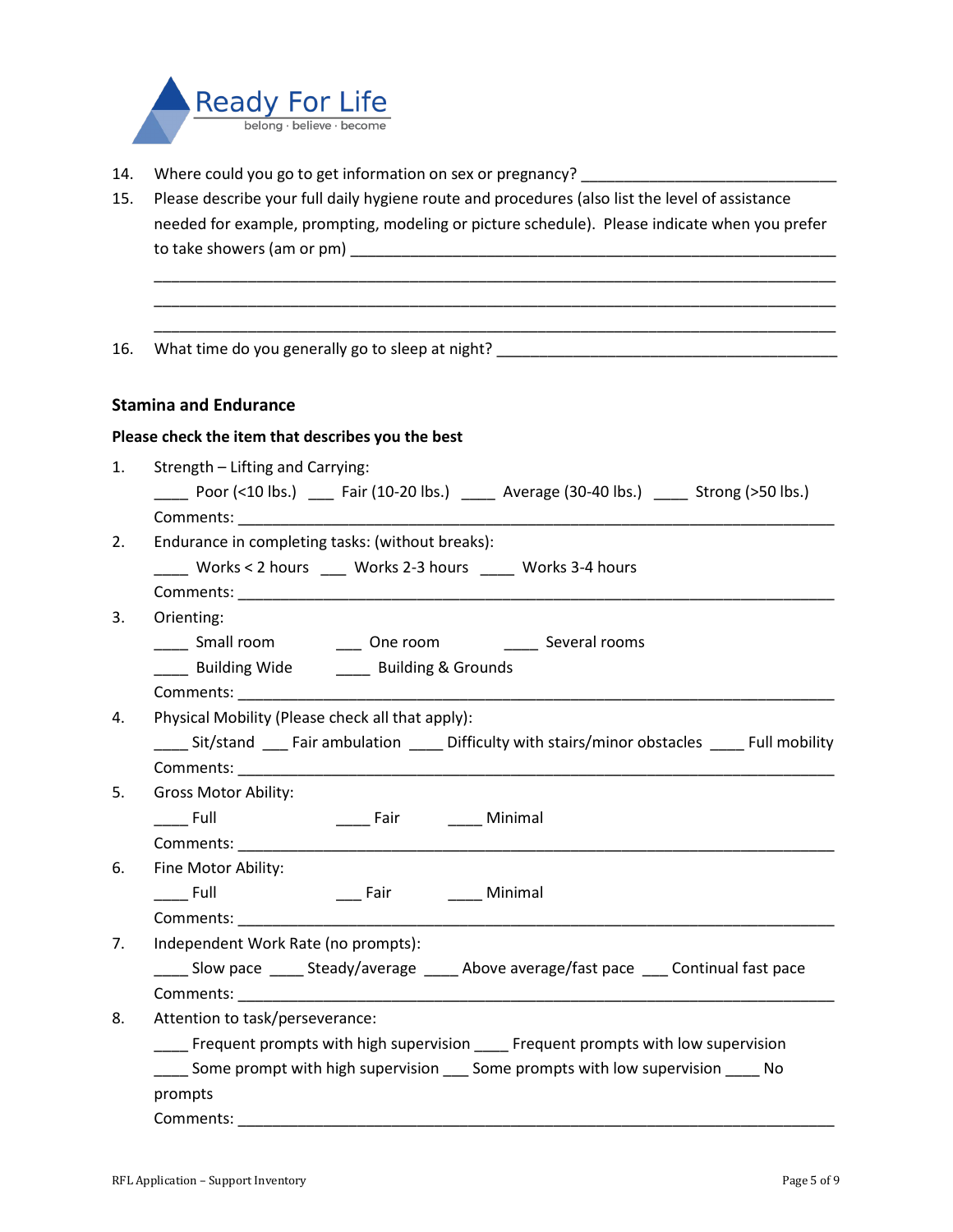

- 9. Independent task sequencing:
	- Frequent prompts with high supervision Frequent prompts with low supervision
	- Some prompt with high supervision Some prompts with low supervision No prompts Comments:
- 10. Initiative/Motivation:
	- \_\_\_\_ Always seeks work \_\_\_\_ Sometimes volunteers
	- \_\_\_\_ Waits for direction \_\_\_\_ Avoids next task
	- Comments:
- 11. Adapting to Change:
	- \_\_\_\_ Adapts to change \_\_\_\_\_ Adapts to change with some difficulty
	- \_\_\_\_ Adapts to change with great difficulty \_\_\_\_\_\_\_\_ Rigid routine required Comments:
- 12. Do you need prompting (verbally) to complete a task? If so, what kind of verbal prompting do you need and how frequently. Please list some specific tasks that require prompting \_\_\_\_\_\_\_\_\_\_\_\_\_\_

\_\_\_\_\_\_\_\_\_\_\_\_\_\_\_\_\_\_\_\_\_\_\_\_\_\_\_\_\_\_\_\_\_\_\_\_\_\_\_\_\_\_\_\_\_\_\_\_\_\_\_\_\_\_\_\_\_\_\_\_\_\_\_\_\_\_\_\_\_\_\_\_\_\_\_\_\_\_\_\_ \_\_\_\_\_\_\_\_\_\_\_\_\_\_\_\_\_\_\_\_\_\_\_\_\_\_\_\_\_\_\_\_\_\_\_\_\_\_\_\_\_\_\_\_\_\_\_\_\_\_\_\_\_\_\_\_\_\_\_\_\_\_\_\_\_\_\_\_\_\_\_\_\_\_\_\_\_\_\_\_

\_\_\_\_\_\_\_\_\_\_\_\_\_\_\_\_\_\_\_\_\_\_\_\_\_\_\_\_\_\_\_\_\_\_\_\_\_\_\_\_\_\_\_\_\_\_\_\_\_\_\_\_\_\_\_\_\_\_\_\_\_\_\_\_\_\_\_\_\_\_\_\_\_\_\_\_\_\_\_\_ \_\_\_\_\_\_\_\_\_\_\_\_\_\_\_\_\_\_\_\_\_\_\_\_\_\_\_\_\_\_\_\_\_\_\_\_\_\_\_\_\_\_\_\_\_\_\_\_\_\_\_\_\_\_\_\_\_\_\_\_\_\_\_\_\_\_\_\_\_\_\_\_\_\_\_\_\_\_\_\_

13. What positive reinforcements work best to keep you motivated to continue and complete tasks? (i.e., verbal praise, candy, trip to the store, etc.). **Example 20** and the store of the store of the store of the store of the store of the store of the store of the store of the store of the store of the store of the sto

## **Relationships and Communication**

## **Respond to the following statements**

- 1. Please check-off the given answer(s) that best describe your personality:
- Lam very talkative the same container that the set of the time of the time of the time Lam quiet **Example 20** am quiet  $\frac{1}{2}$  I sometimes get depressed or anxious I take some time to open up to people I can be moody sometimes I like being around a lot of friends The Latitude Latitude 1 get angry a lot Lattime to be by myself sometimes Torrow Local I know how to entertain myself LI get nervous when I am in large crowds LI prefer quiet environments Lam not afraid to try new things and it easy to make friends and the summary  $\frac{1}{2}$  am not afraid to try new things LII like to go to parties The Controller Lines Could rather stay home and read \_\_\_\_\_ I am always able to see the bright side of everything 2. Handling Criticism/Stress: (Please indicate how you react) \_\_\_\_\_ Resistive/argumentative \_\_\_\_\_ Accept criticism/do not change behavior \_\_\_\_\_ Withdraw into silence \_\_\_\_\_ Accept criticism/change behavior Specifics/Comments: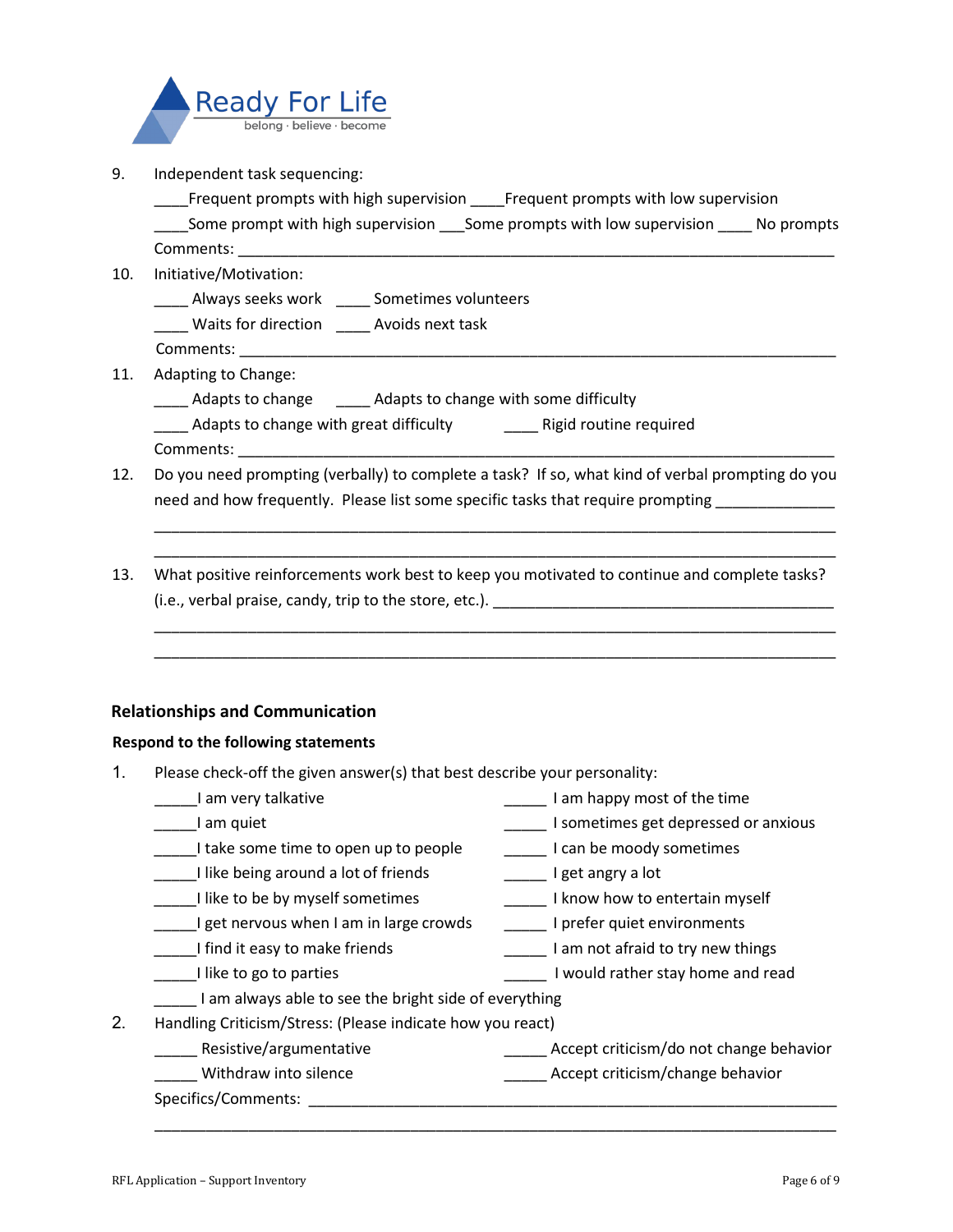

- 3. What event/activities make you feel upset? \_\_\_\_\_\_\_\_\_\_\_\_\_\_\_\_\_\_\_\_\_\_\_\_\_\_\_\_\_\_\_\_\_\_
- 4. What is the best way for you to cope when you are upset? \_\_\_\_\_\_\_\_\_\_\_\_\_\_\_\_\_\_\_\_
- 5. Do you have any fears or phobias? Do these fears or phobias interfere with daily activities in your life? \_\_\_\_\_\_\_\_\_\_\_\_\_\_\_\_\_\_\_\_\_\_\_\_\_\_\_\_\_\_\_\_\_\_\_\_\_\_\_\_\_\_\_\_\_\_\_\_\_\_\_\_\_\_\_\_\_\_\_\_\_\_\_\_\_\_\_\_\_\_\_\_\_\_\_\_

\_\_\_\_\_\_\_\_\_\_\_\_\_\_\_\_\_\_\_\_\_\_\_\_\_\_\_\_\_\_\_\_\_\_\_\_\_\_\_\_\_\_\_\_\_\_\_\_\_\_\_\_\_\_\_\_\_\_\_\_\_\_\_\_\_\_\_\_\_\_\_\_\_\_\_\_\_\_\_\_ \_\_\_\_\_\_\_\_\_\_\_\_\_\_\_\_\_\_\_\_\_\_\_\_\_\_\_\_\_\_\_\_\_\_\_\_\_\_\_\_\_\_\_\_\_\_\_\_\_\_\_\_\_\_\_\_\_\_\_\_\_\_\_\_\_\_\_\_\_\_\_\_\_\_\_\_\_\_\_\_ \_\_\_\_\_\_\_\_\_\_\_\_\_\_\_\_\_\_\_\_\_\_\_\_\_\_\_\_\_\_\_\_\_\_\_\_\_\_\_\_\_\_\_\_\_\_\_\_\_\_\_\_\_\_\_\_\_\_\_\_\_\_\_\_\_\_\_\_\_\_\_\_\_\_\_\_\_\_\_\_

\_\_\_\_\_\_\_\_\_\_\_\_\_\_\_\_\_\_\_\_\_\_\_\_\_\_\_\_\_\_\_\_\_\_\_\_\_\_\_\_\_\_\_\_\_\_\_\_\_\_\_\_\_\_\_\_\_\_\_\_\_\_\_\_\_\_\_\_\_\_\_\_\_\_\_\_\_\_\_\_ \_\_\_\_\_\_\_\_\_\_\_\_\_\_\_\_\_\_\_\_\_\_\_\_\_\_\_\_\_\_\_\_\_\_\_\_\_\_\_\_\_\_\_\_\_\_\_\_\_\_\_\_\_\_\_\_\_\_\_\_\_\_\_\_\_\_\_\_\_\_\_\_\_\_\_\_\_\_\_\_ \_\_\_\_\_\_\_\_\_\_\_\_\_\_\_\_\_\_\_\_\_\_\_\_\_\_\_\_\_\_\_\_\_\_\_\_\_\_\_\_\_\_\_\_\_\_\_\_\_\_\_\_\_\_\_\_\_\_\_\_\_\_\_\_\_\_\_\_\_\_\_\_\_\_\_\_\_\_\_\_

\_\_\_\_\_\_\_\_\_\_\_\_\_\_\_\_\_\_\_\_\_\_\_\_\_\_\_\_\_\_\_\_\_\_\_\_\_\_\_\_\_\_\_\_\_\_\_\_\_\_\_\_\_\_\_\_\_\_\_\_\_\_\_\_\_\_\_\_\_\_\_\_\_\_\_\_\_\_\_\_ \_\_\_\_\_\_\_\_\_\_\_\_\_\_\_\_\_\_\_\_\_\_\_\_\_\_\_\_\_\_\_\_\_\_\_\_\_\_\_\_\_\_\_\_\_\_\_\_\_\_\_\_\_\_\_\_\_\_\_\_\_\_\_\_\_\_\_\_\_\_\_\_\_\_\_\_\_\_\_\_

\_\_\_\_\_\_\_\_\_\_\_\_\_\_\_\_\_\_\_\_\_\_\_\_\_\_\_\_\_\_\_\_\_\_\_\_\_\_\_\_\_\_\_\_\_\_\_\_\_\_\_\_\_\_\_\_\_\_\_\_\_\_\_\_\_\_\_\_\_\_\_\_\_\_\_\_\_\_\_\_ \_\_\_\_\_\_\_\_\_\_\_\_\_\_\_\_\_\_\_\_\_\_\_\_\_\_\_\_\_\_\_\_\_\_\_\_\_\_\_\_\_\_\_\_\_\_\_\_\_\_\_\_\_\_\_\_\_\_\_\_\_\_\_\_\_\_\_\_\_\_\_\_\_\_\_\_\_\_\_\_ \_\_\_\_\_\_\_\_\_\_\_\_\_\_\_\_\_\_\_\_\_\_\_\_\_\_\_\_\_\_\_\_\_\_\_\_\_\_\_\_\_\_\_\_\_\_\_\_\_\_\_\_\_\_\_\_\_\_\_\_\_\_\_\_\_\_\_\_\_\_\_\_\_\_\_\_\_\_\_\_

\_\_\_\_\_\_\_\_\_\_\_\_\_\_\_\_\_\_\_\_\_\_\_\_\_\_\_\_\_\_\_\_\_\_\_\_\_\_\_\_\_\_\_\_\_\_\_\_\_\_\_\_\_\_\_\_\_\_\_\_\_\_\_\_\_\_\_\_\_\_\_\_\_\_\_\_\_\_\_\_ \_\_\_\_\_\_\_\_\_\_\_\_\_\_\_\_\_\_\_\_\_\_\_\_\_\_\_\_\_\_\_\_\_\_\_\_\_\_\_\_\_\_\_\_\_\_\_\_\_\_\_\_\_\_\_\_\_\_\_\_\_\_\_\_\_\_\_\_\_\_\_\_\_\_\_\_\_\_\_\_ \_\_\_\_\_\_\_\_\_\_\_\_\_\_\_\_\_\_\_\_\_\_\_\_\_\_\_\_\_\_\_\_\_\_\_\_\_\_\_\_\_\_\_\_\_\_\_\_\_\_\_\_\_\_\_\_\_\_\_\_\_\_\_\_\_\_\_\_\_\_\_\_\_\_\_\_\_\_\_\_

\_\_\_\_\_\_\_\_\_\_\_\_\_\_\_\_\_\_\_\_\_\_\_\_\_\_\_\_\_\_\_\_\_\_\_\_\_\_\_\_\_\_\_\_\_\_\_\_\_\_\_\_\_\_\_\_\_\_\_\_\_\_\_\_\_\_\_\_\_\_\_\_\_\_\_\_\_\_\_\_ \_\_\_\_\_\_\_\_\_\_\_\_\_\_\_\_\_\_\_\_\_\_\_\_\_\_\_\_\_\_\_\_\_\_\_\_\_\_\_\_\_\_\_\_\_\_\_\_\_\_\_\_\_\_\_\_\_\_\_\_\_\_\_\_\_\_\_\_\_\_\_\_\_\_\_\_\_\_\_\_ \_\_\_\_\_\_\_\_\_\_\_\_\_\_\_\_\_\_\_\_\_\_\_\_\_\_\_\_\_\_\_\_\_\_\_\_\_\_\_\_\_\_\_\_\_\_\_\_\_\_\_\_\_\_\_\_\_\_\_\_\_\_\_\_\_\_\_\_\_\_\_\_\_\_\_\_\_\_\_\_

\_\_\_\_\_\_\_\_\_\_\_\_\_\_\_\_\_\_\_\_\_\_\_\_\_\_\_\_\_\_\_\_\_\_\_\_\_\_\_\_\_\_\_\_\_\_\_\_\_\_\_\_\_\_\_\_\_\_\_\_\_\_\_\_\_\_\_\_\_\_\_\_\_\_\_\_\_\_\_\_

\_\_\_\_\_\_\_\_\_\_\_\_\_\_\_\_\_\_\_\_\_\_\_\_\_\_\_\_\_\_\_\_\_\_\_\_\_\_\_\_\_\_\_\_\_\_\_\_\_\_\_\_\_\_\_\_\_\_\_\_\_\_\_\_\_\_\_\_\_\_\_\_\_\_\_\_\_\_\_\_

- 6. How well do you generally get along with others?
- 7. If you have mood swings, what is the best way to help you?
- 8. Please provide additional insight into your personality and the way you interact with others that would be helpful for in assisting you with socialization skills trainingactivities and facilitating friendships:
- 9. Do you speak up for yourself?
- 10. Do you know how to act in social situations with family and friends? \_\_\_\_\_\_\_\_\_\_\_\_\_\_\_\_\_\_\_\_\_\_\_\_\_\_
- 11. Do you know how to act in a professional situation?
- 12. Do you know how to act in the classroom?
- 13. Do you know how to act in a public place-- on the bus, in the store, walking down the street?
- 14. Do you know how to show respect to people with different beliefs, opinions, and cultures?
- 15. Can you describe your racial and ethnic identity?
- 16. Can you explain the difference between sexual orientation and gender identity? \_\_\_\_\_\_\_\_\_\_\_\_
- 17. Who are some friends you like to be with who help you feel valued and worthwhile?
- 18. How do you get in touch with family member when you want to?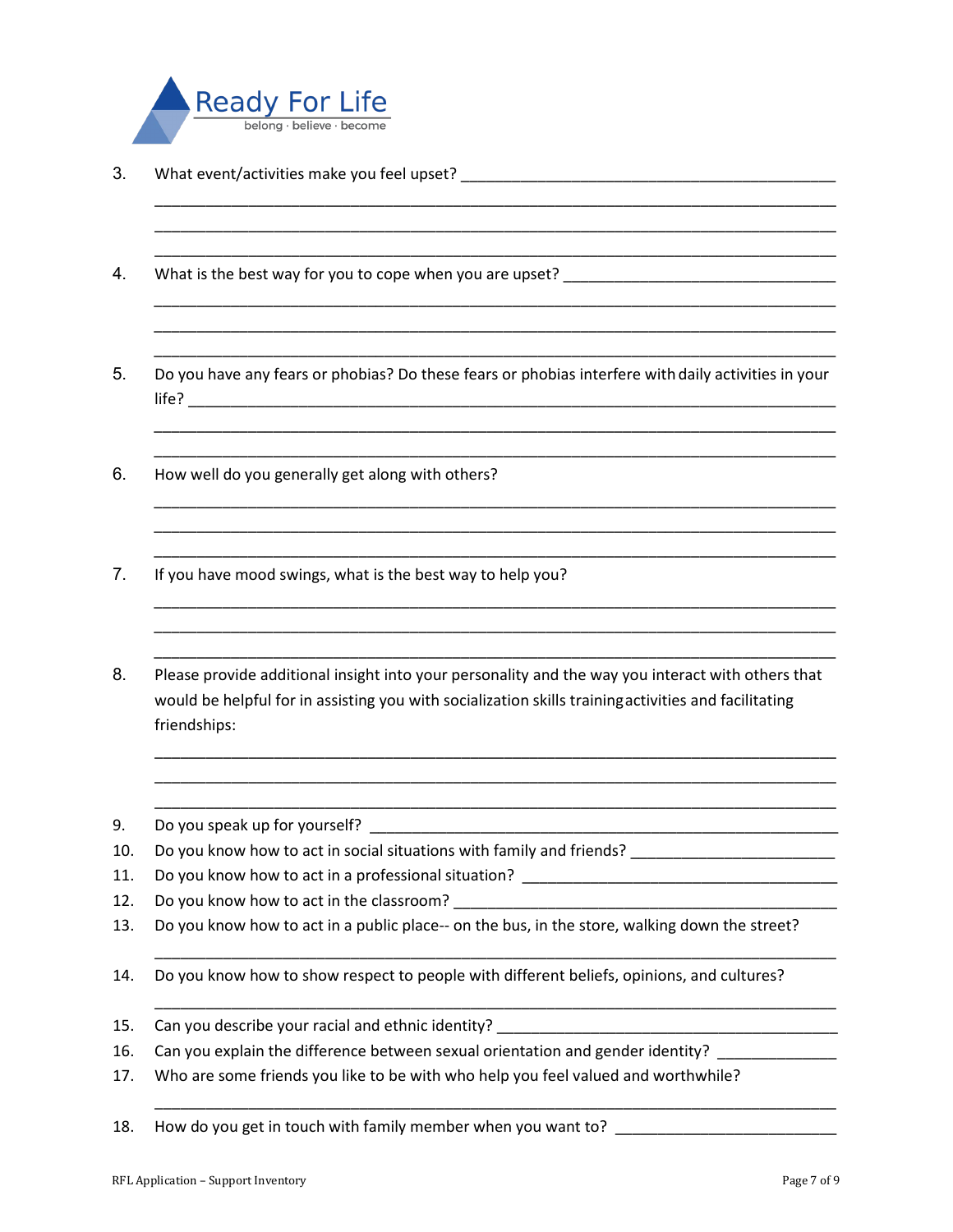

19. Are your relationships free from hitting, slapping, shoving, being made fun of, or name calling?

\_\_\_\_\_\_\_\_\_\_\_\_\_\_\_\_\_\_\_\_\_\_\_\_\_\_\_\_\_\_\_\_\_\_\_\_\_\_\_\_\_\_\_\_\_\_\_\_\_\_\_\_\_\_\_\_\_\_\_\_\_\_\_\_\_\_\_\_\_\_\_\_\_\_\_\_\_\_\_\_

\_\_\_\_\_\_\_\_\_\_\_\_\_\_\_\_\_\_\_\_\_\_\_\_\_\_\_\_\_\_\_\_\_\_\_\_\_\_\_\_\_\_\_\_\_\_\_\_\_\_\_\_\_\_\_\_\_\_\_\_\_\_\_\_\_\_\_\_\_\_\_\_\_\_\_\_\_\_\_\_

\_\_\_\_\_\_\_\_\_\_\_\_\_\_\_\_\_\_\_\_\_\_\_\_\_\_\_\_\_\_\_\_\_\_\_\_\_\_\_\_\_\_\_\_\_\_\_\_\_\_\_\_\_\_\_\_\_\_\_\_\_\_\_\_\_\_\_\_\_\_\_\_\_\_\_\_\_\_\_\_

\_\_\_\_\_\_\_\_\_\_\_\_\_\_\_\_\_\_\_\_\_\_\_\_\_\_\_\_\_\_\_\_\_\_\_\_\_\_\_\_\_\_\_\_\_\_\_\_\_\_\_\_\_\_\_\_\_\_\_\_\_\_\_\_\_\_\_\_\_\_\_\_\_\_\_\_\_\_\_\_

- 20. Do you know the signs of an abusive relationship? \_\_\_\_\_\_\_
- 21. How do you think about how your choices impact others?
- 22. How do you deal with anger without hurting others or damaging things? \_\_\_\_\_\_\_\_\_\_\_\_\_\_\_\_\_\_\_\_
- 23. How do you show others that you care about them?

#### **Housing & Money Management**

#### **Respond to the following statements**

- 1. Do you have a checking account that you can access?
- 2. How do you pay for things?
- 3. Do you have a savings account that you can access?
- 4. Do you understand how interest rates work on loans or credit purchases? \_\_\_\_\_\_\_\_\_\_\_\_\_\_\_\_\_\_\_\_\_\_\_\_
- 5. Do you understand the disadvantages of making purchases with my credit card?
- 6. Do you know the importance of a good credit score?
- 7. Do you know how to balance your bank account? Do you balance your bank account online?

\_\_\_\_\_\_\_\_\_\_\_\_\_\_\_\_\_\_\_\_\_\_\_\_\_\_\_\_\_\_\_\_\_\_\_\_\_\_\_\_\_\_\_\_\_\_\_\_\_\_\_\_\_\_\_\_\_\_\_\_\_\_\_\_\_\_\_\_\_\_\_\_\_\_\_\_\_\_\_\_

- 8. Do you have a savings plan?
- 9. Who helps you with your finances?  $\overline{\phantom{a}}$
- 10. Can you use an ATM?
- 11. Do you make online purchases? Where do you make online purchases?
- 12. Do you use online banking to keep track of my money?
- 13. Do you know how to find safe and affordable housing?
- 14. Can you figure out the costs to move to a new place, such as deposits, rents, utilities, and furniture?
- 15. Do you know how to fill out an apartment rental application?
- 16. Do you know how to get emergency help to pay for water, electricity, and gas bills?
- 17. Do you know what can happen if you break my rental lease?
- 18. Why do people need renter's or homeowner's insurance? \_\_\_\_\_\_\_\_\_\_\_\_\_\_\_\_\_\_\_\_\_\_\_
- 19. Do you plan for the expenses that you must pay each month? \_\_\_\_\_\_\_\_\_\_\_\_\_\_\_\_\_
- 20. Do you use a budget? \_\_\_\_\_\_\_\_\_\_\_\_\_\_\_\_\_\_\_\_\_\_\_\_\_\_\_\_\_\_\_\_\_\_\_\_\_\_\_\_\_\_\_\_\_\_\_\_\_\_\_\_\_\_\_\_\_\_\_\_\_\_
- 21. Do you have an income?
- 22. Do you have a state ID, driver's license or permit?
- 23. Where do you go to get or renew a driver's license or state ID card?